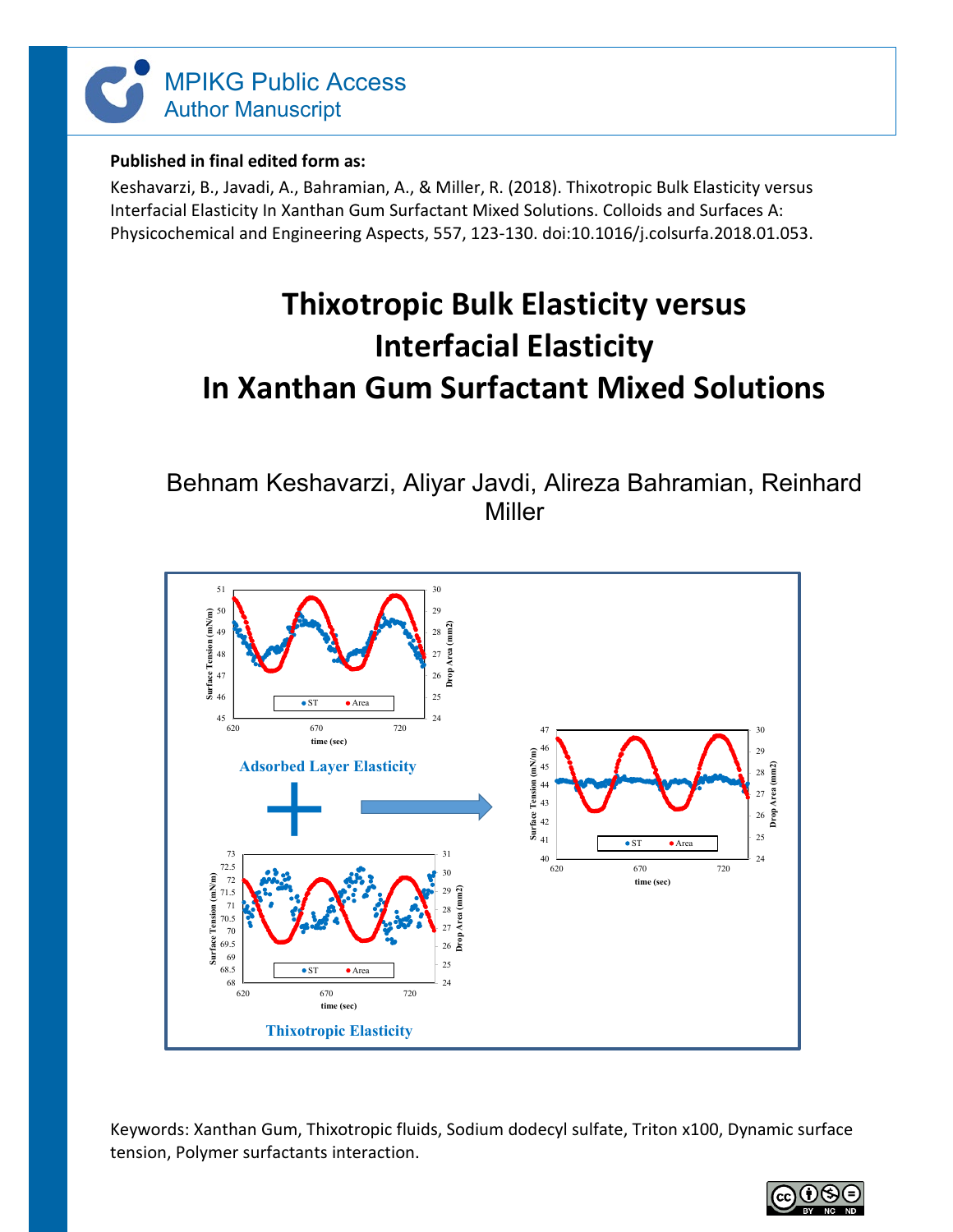# **Thixotropic Bulk Elasticity versus Interfacial Elasticity In Xanthan Gum Surfactant Mixed Solutions**

Behnam Keshavarzi<sup>1</sup>, Aliyar Javdi<sup>1, 2\*</sup>, Alireza Bahramian<sup>1</sup> and Reinhard Miller<sup>2</sup>

<sup>1</sup>Institute of Petroleum Engineering, Chemical Engineering Department, College of Engineering, University of Tehran, Iran

<sup>2</sup>Max Planck Institute of Colloids and Interfaces, Potsdam, Germany

\* Corresponding author, email: javadi.aliyar@ut.ac.ir, Institute of Petroleum Engineering, University of Tehran, Iran.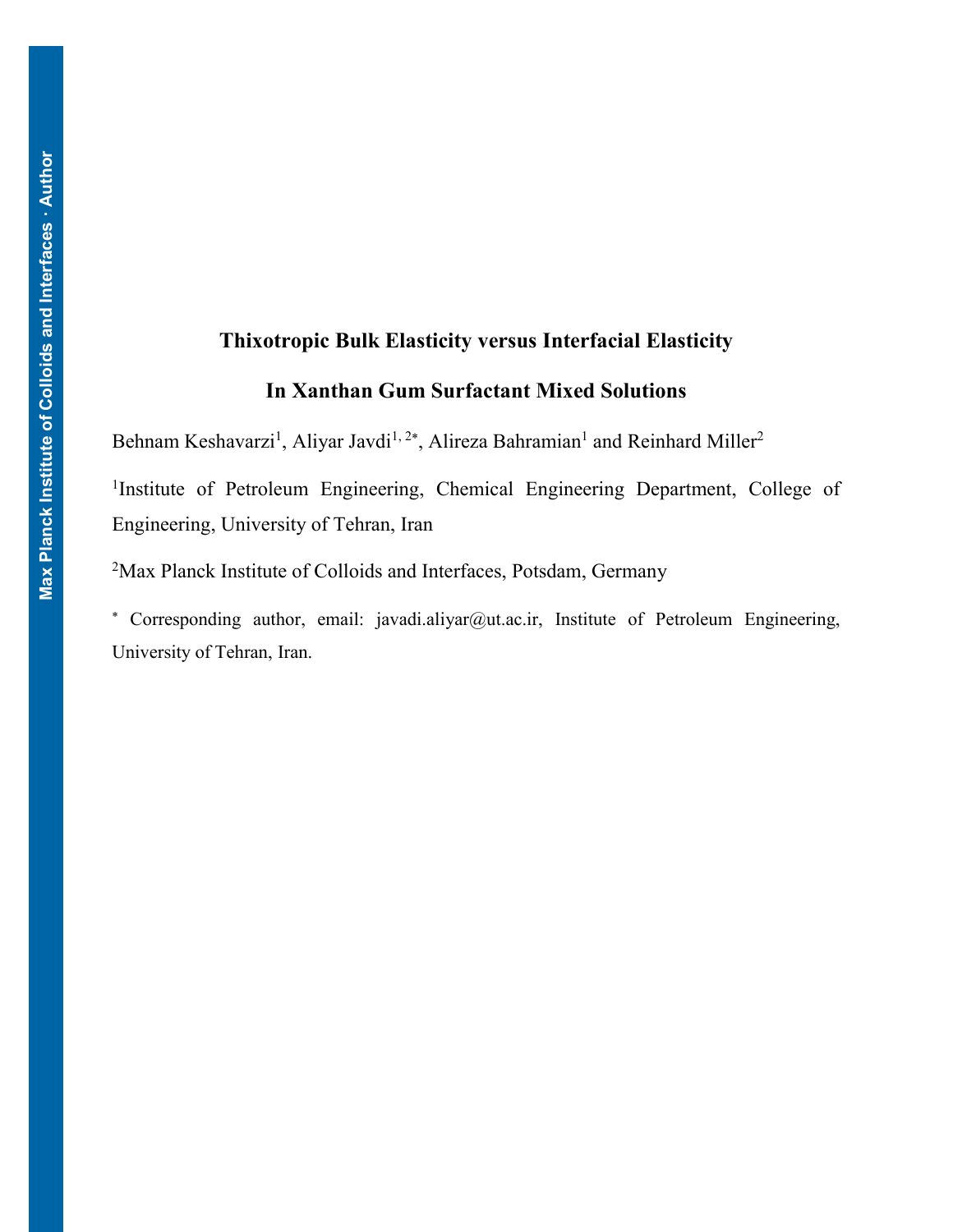#### **Abstract:**

 Tensiometry (PAT). The interactions of XG with anionic sodium dodecyl sulfate (SDS) and Dynamic surface behavior and interfacial rheology of Xanthan Gum (XG) polymer and surfactant mixed aqueous solutions have been investigated in this work using Profile Analysis nonionic triton X100 surfactants are studied. The results demonstrate a significant influence of the XG thixotropic bulk rheology behavior on dynamic surface tension measurements. The time dependent thixotropic force (due to the movement and rearrangement of XG molecules under applied shear and relaxation time afterwards) was evaluated using a high precision buoyancy force measurement system. This extra thixotropic force can affect the expected balance of gravity and surface forces in the Gauss-Laplace equations and causes an abnormal increasing dynamic surface tension for aqueous XG solutions versus time in absence of surfactants. It is shown that the thixotropic property of this polymer can also induce an additional surface elasticity which can be measured by drop oscillation experiments via PAT. Therefore, surface elasticity measurements can be proposed as a novel method for determining the extent of fluid thixotropy. The results also showed strong interaction between XG and SDS molecules. At SDS concentrations below critical micelle concentration (CMC), the equilibrium surface tension of XG-SDS solution decreased considerably with increasing XG concentration. This interaction originates from the anionic nature of both XG and SDS molecules. The surface tension behavior of mixed solutions of XG and Triton X100 molecules did not show significant interactions. The obtained results allow improving the ability of the Gauss-Laplace equation to calculate more accurately the dynamic surface tension of thixotropic fluids.

**Keywords:** Xanthan Gum, Thixotropic fluids, Sodium dodecyl sulfate, Triton x100, Dynamic surface tension, Polymer surfactants interaction.

# **1 Introduction**

Xanthan Gum (XG) is a high molecular weight polysaccharide produced by the bacterium xanthomonas campestris. It is produced commercially in a fermentation process. The XG molecule has a cellulosic backbone with side chains that cover the backbone and protect it across wide pH ranges and salt concentrations. The rigid cellulosic backbone maintains the viscosity of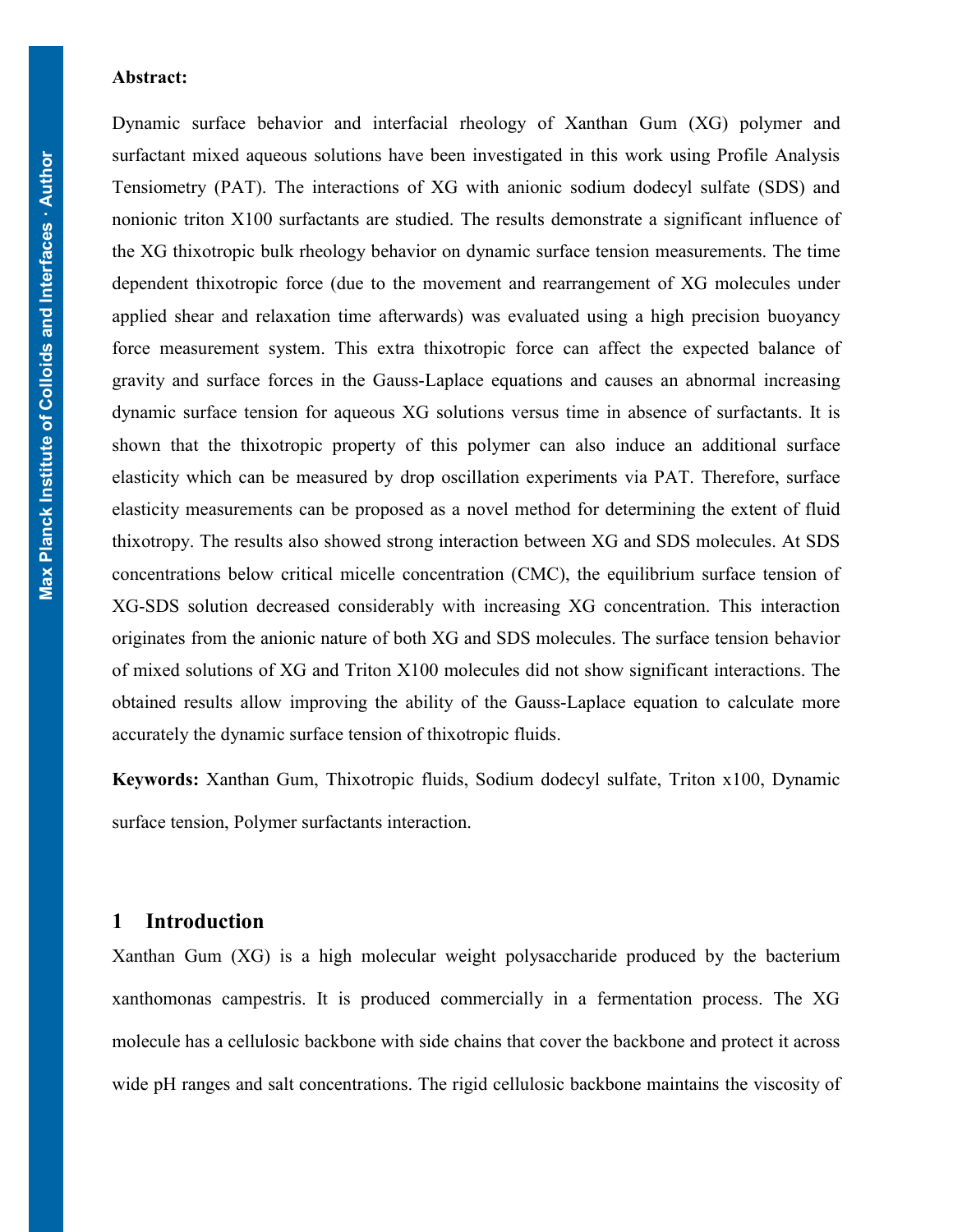solutions during heating [[1](#page-21-0)]. Its ability to increase the viscosity even at low concentration has made it a suitable viscosifier and stabilizer. XG has currently a wide variety of industrial applications including salad dressings, syrups, dairy products, pharmaceuticals, and is applied in agriculture, enhanced oil recovery, drilling, etc. [\[2\]](#page-21-1). Bulk rheology properties of XG has been investigated by many researchers [\[1,](#page-21-0) [3,](#page-21-2) [4\]](#page-21-3). XG shows a very high viscosity at low shear rates but its resistance to flow decreases by increasing the shear rate. This shear thinning nature makes it suitable for drilling purposes in petroleum industry [\[2\]](#page-21-1).

The effect of XG on surface tension of aqueous solutions has also been studied. Muthamizhi et al reported an increasing surface tension for XG solution by increasing XG concentration, though they reported a value of about 79mN/m for 0.6% weight XG concentration which seems in contrast to other reported measurements. They used the drop weight method for surface tension measurements [\[6\]](#page-21-4). Lee et al measured surface tension of XG solution together with some other biopolymers using du Nouy ring method and drop weight method. They observed an increasing trend for surface tension versus polymer concentration for the du Nouy ring method while the drop weight method showed an opposite trend. They concluded that the surface tension values of biopolymers depend on the measurement technique [\[7\]](#page-21-5). Khan et al stated that the surface tension of mixed solutions of XG and SDS decreases with XG concentration increase. However, they did not report a distinct trend for the XG-SDS interaction and related this surface tension decrease to the fact that XG itself reduces the surface tension in the aqueous solution in absence of any surfactant [5].

Despite some experimental investigations, to the best of our knowledge, the dynamic surface behavior of XG solution has not been investigated yet using an acceptable method. In this work, this issue was investigated using profile analysis tensiometry (PAT). In addition, the thixotropy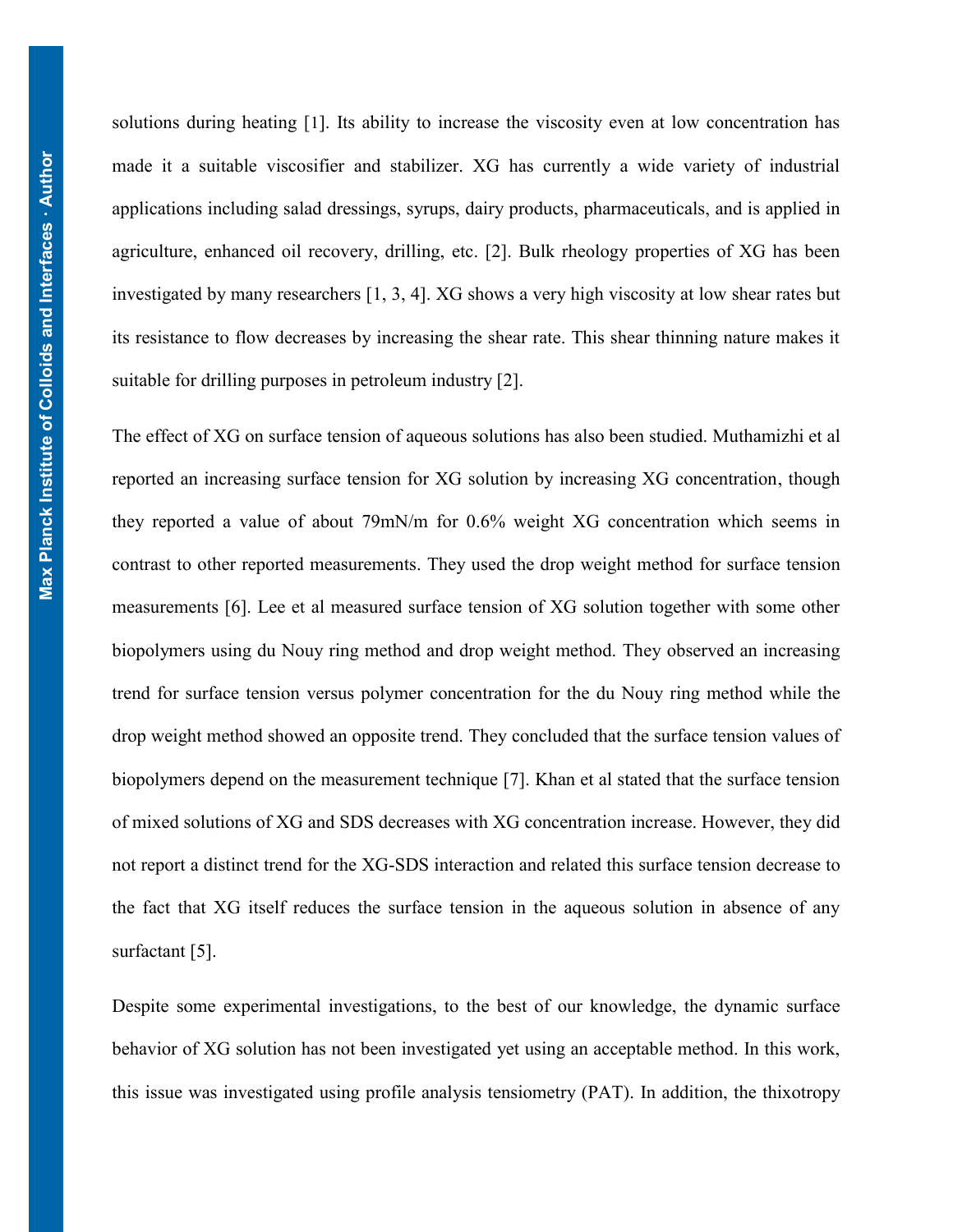effect of XG on the dynamic surface tension behavior was discussed and the interactions of XG – SDS and XG - Triton X100 mixtures was studied experimentally.

#### **2 Experimental setup and procedure**

The surface tension and elasticity measurements were conducted using PAT manufactured by Sinterface Technologies (Berlin, Germany). The details on this device could be found in [8]. For performing each experiment, a drop was formed in a closed cuvette by injecting fluid using the syringe pump until a desired drop size was achieved, afterwards the surface tension was recorded versus time by keeping the drop size constant until 600 seconds and then, drop volume oscillations with frequencies of 0.02/s, 0.05/s and 0.08/s were carried out.

[Fig. 1-](#page-5-0)A shows the results of numerical solution of Gauss Laplace set of equations via software. In PAT, the value of surface tension is calculated by tuning the result of numerical solution to the experimental drop profile. When we have Laplacian shapes, the error should be less than  $1 \mu m$ and distributed evenly over the profile. Fig. 1-B also depicts the procedure for elasticity measurements.

The buoyancy force measurements of XG solutions were performed using an Attension Sigma-700 apparatus. This device measures the buoyancy force exerted by the fluid to a spherical probe with the resolution of  $0.1\mu\text{N}$  (i.e.  $0.01\text{mg}$  weighting resolution).

XG and Triton X100 were purchased from Sigma Aldrich and SDS was provided from AppliChem. All the experiments were performed at constant temperature of  $22^{\circ}$  C. All aqueous solutions were prepared using deionized water.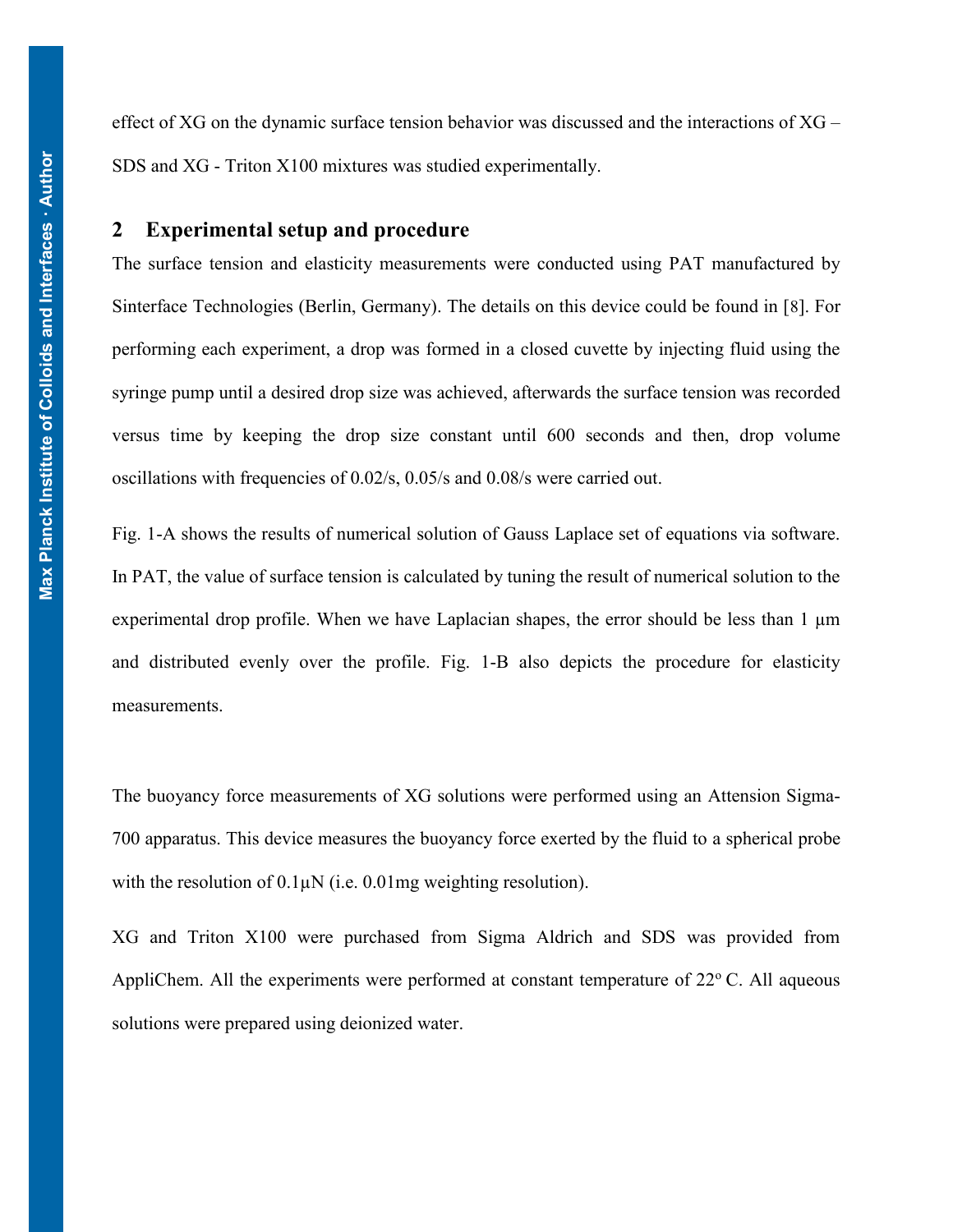

<span id="page-5-0"></span>**Fig. 1.** Drop profile Analysis Tensiometry (PAT, SINTERFACE) for dynamic surface tension and interfacial elasticity measurements (via an oscillating drop protocol, right)



**Fig. 2.** Dynamic surface tension of XG solution versus time for different concentrations of XG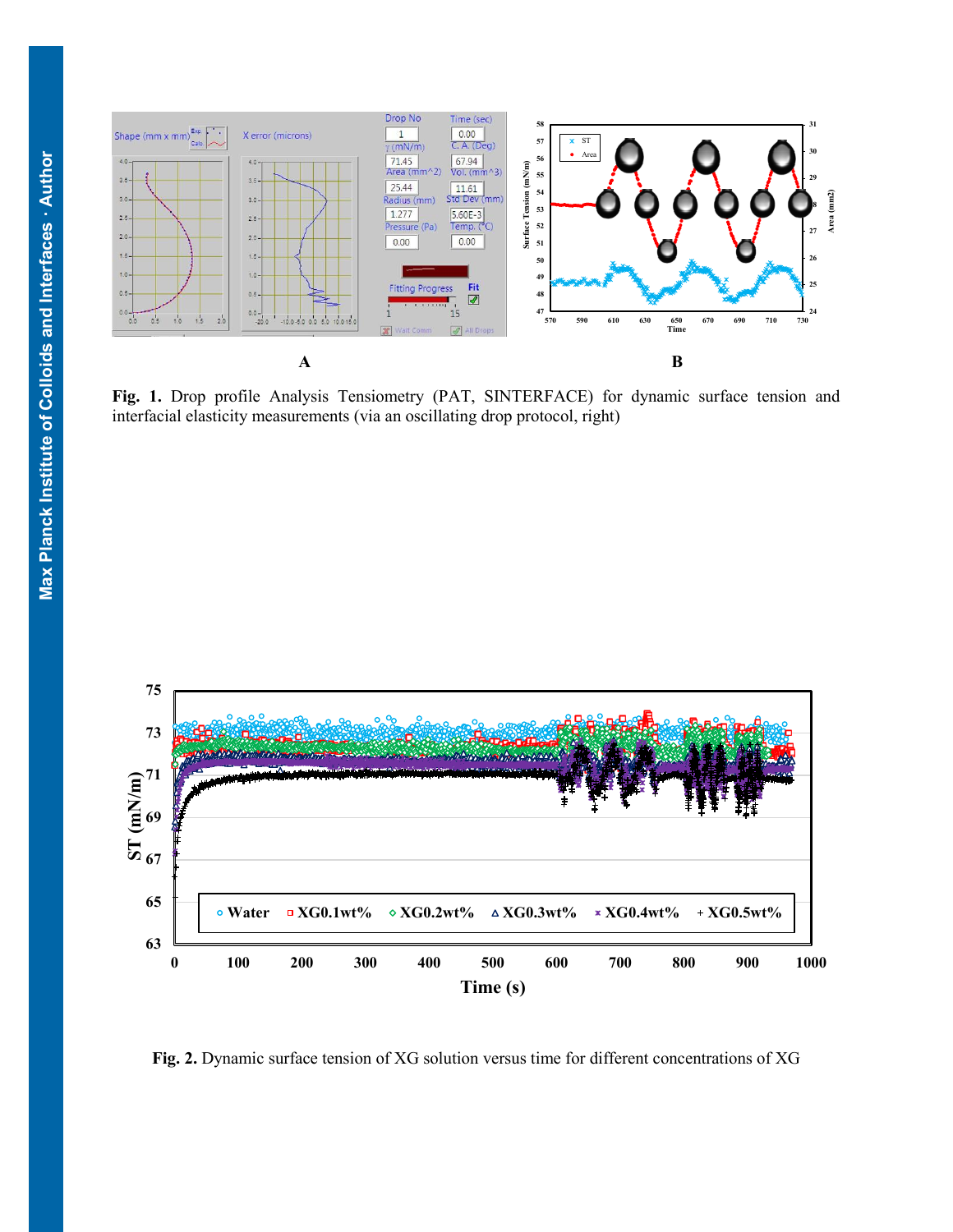#### **3 Results and discussion**

#### **3.1 Dynamic surface tension data of XG solution**

 Fig. 2 depicts the dynamic surface tension of aqueous XG solutions for different concentrations of XG. According to the figure, the surface tension of the XG solution starts at a value less than equilibrium surface tension, then increases with time until reaching a plateau. The equilibrium surface tension values are close to that of pure water for different XG concentrations which shows weak surface activity for XG molecules.

Now, the question arises: why does the surface tension of XG solutions increase with time? One may think that XG molecules are present at the surface at the beginning of drop formation and leave the surface gradually toward the bulk. But this hypothesis cannot be true because it takes long times for large molecules such as XG to diffuse and adsorb at the drop surface. Moreover, the surface elasticity measurements at the beginning of the experiments showed approximately the same elasticity values as later measurements at equilibrium condition which shows approximately no XG is transferred from the bulk to the surface or back.

Therefore, this observation must be caused by a different mechanism, may be by bulk properties. This argument was supported by buoyancy force measurements using the densitometer Sigma 700. In these experiments, a spherical probe was immersed into the XG solution with a speed of 20 mm/s and was stopped at the depth of 15mm, afterwards the buoyancy force of the fluid was recorded versus time. [Fig. 3](#page-7-0) shows a schematic of the buoyancy force measurements system.

Fig. 4 shows buoyancy force changes of aqueous XG solutions versus time for different XG concentrations. The buoyancy force reduces with time and the changes are larger for higher XG concentrations. The results shown in Fig. 4 reveal the existence of a time dependent force in the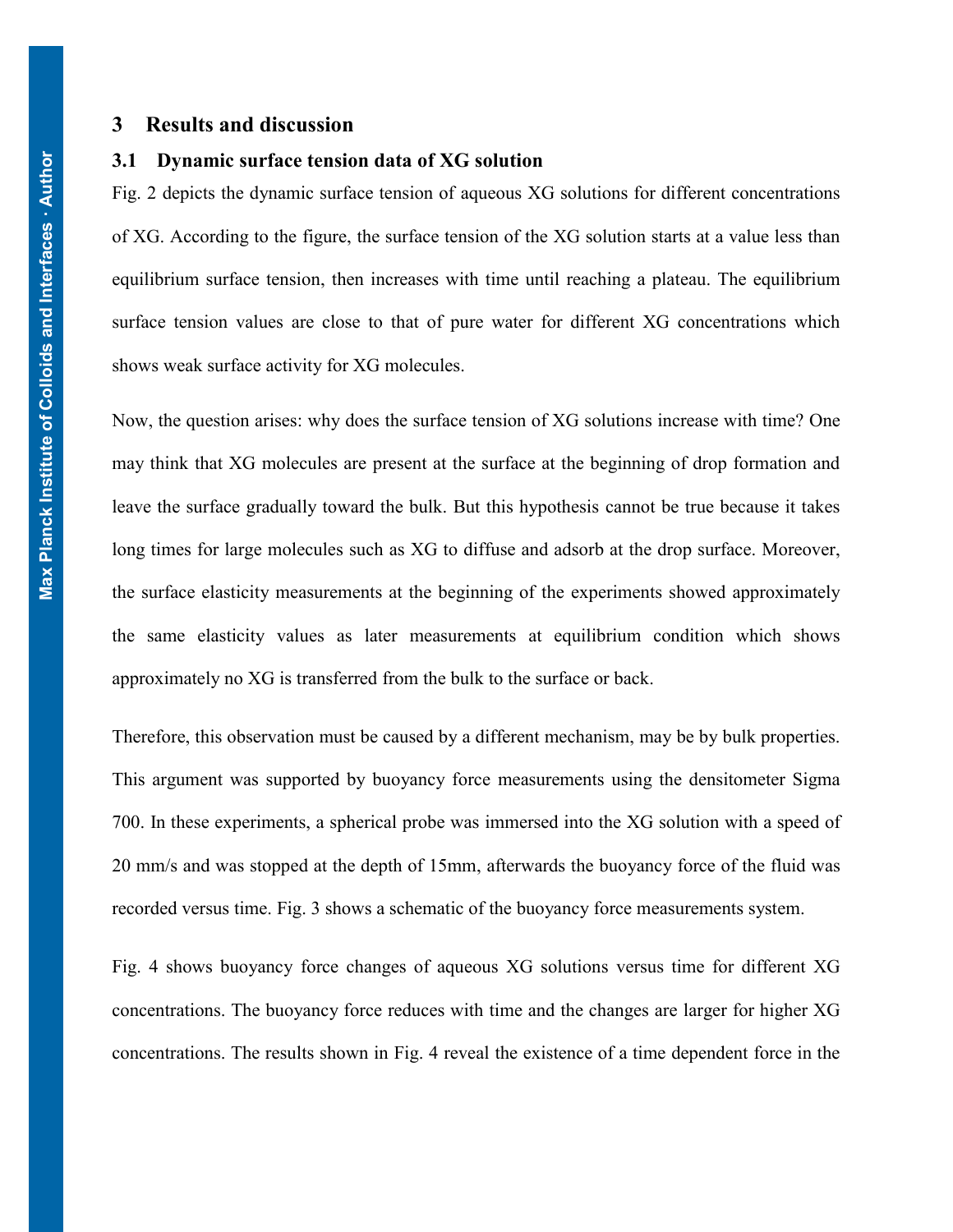

<span id="page-7-0"></span>**Fig. 3.** Schematic buoyancy force/density measurement system



**Fig. 4.** Buoyancy force vs. time for different concentrations of XG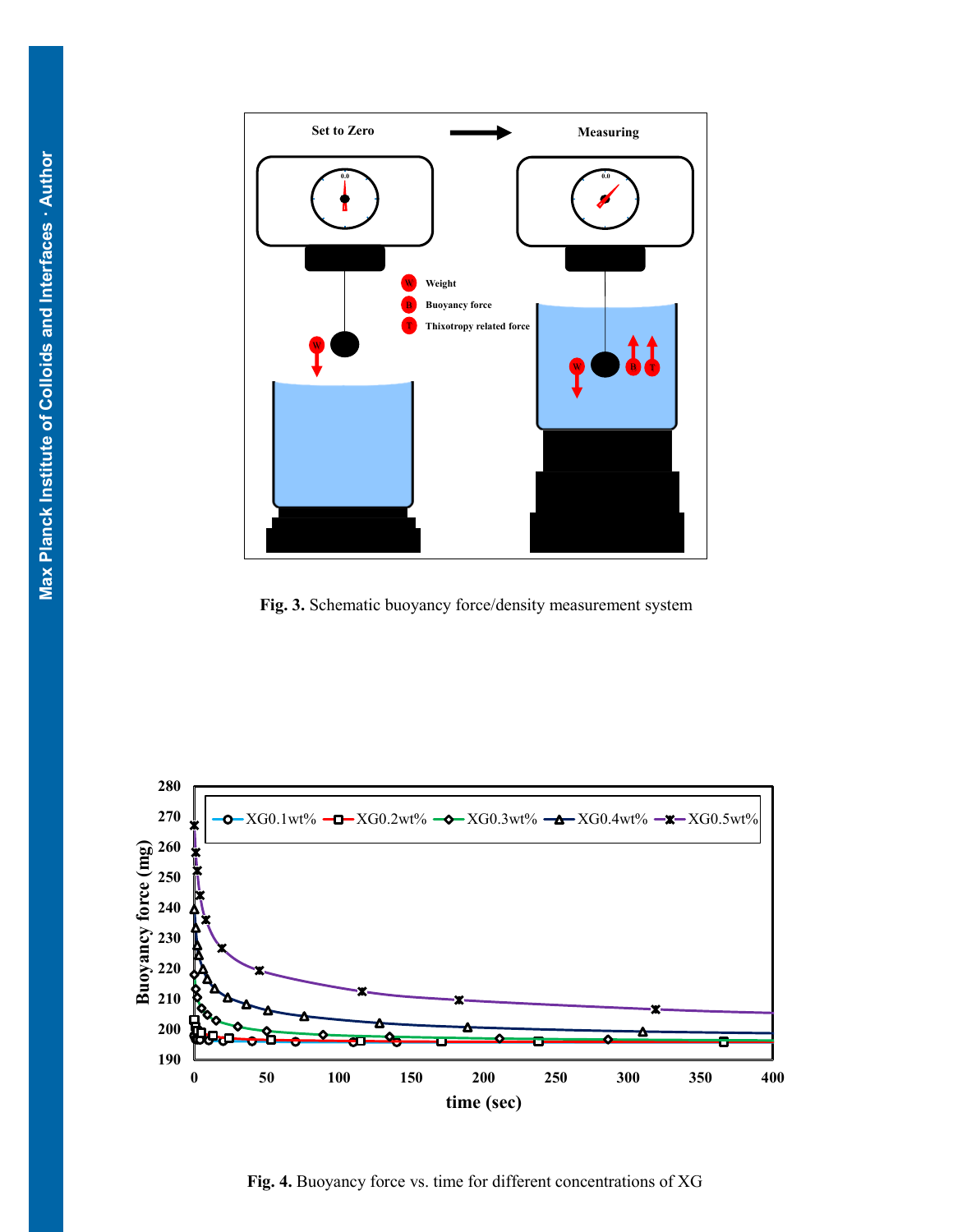XG solution. Existence of this force can be the main reason for the observed increasing surface tension of the XG solution with time.

Another experiment was conducted in which the spherical probe was immersed in the fluid until the depth of 30mm, then it was gradually moved upward and was stopped at the depth of 15 mm. The results are depicted in [Fig. 5.](#page-9-0) This figure shows an opposite behavior for buoyancy force measurements after downward and upward probe movements. Thus, it can be concluded that the direction of the measured force is opposite to the probe movement direction. According to the direction dependent nature of this force, one can conclude that it is not in relationship with fluid bulk density. It is also worth to mention that the density of each XG solution was separately measured by weighting some predetermined volume of the fluid and no changes versus time was observed. Besides, a density close to that of water was calculated for each case with a slight increase with the XG concentration.

For better understanding of this phenomenon, we should note that the quasi-static condition after stopping the macroscopic movement does not mean a full static condition in microscopic scale nearby the solid sphere due to rearrangements of the polymer molecules. In rheological experiments, which are macroscopic, the mentioned rearrangements after each change of shear rate cause a continuous change in viscosity. Here the molecular rearrangements after stop of the bulk movement, cause a micro scale local relaxation force which is evaluated via buoyancy force measurements.

The concept of thixotropy may justify this behavior. Aqueous XG solutions are widely known as thixotropic fluids [10]. In these fluids, the shear stress changes with time at constant shear rate. In addition, when the fluid is stopped, it takes some time for the shear stress to reach zero. In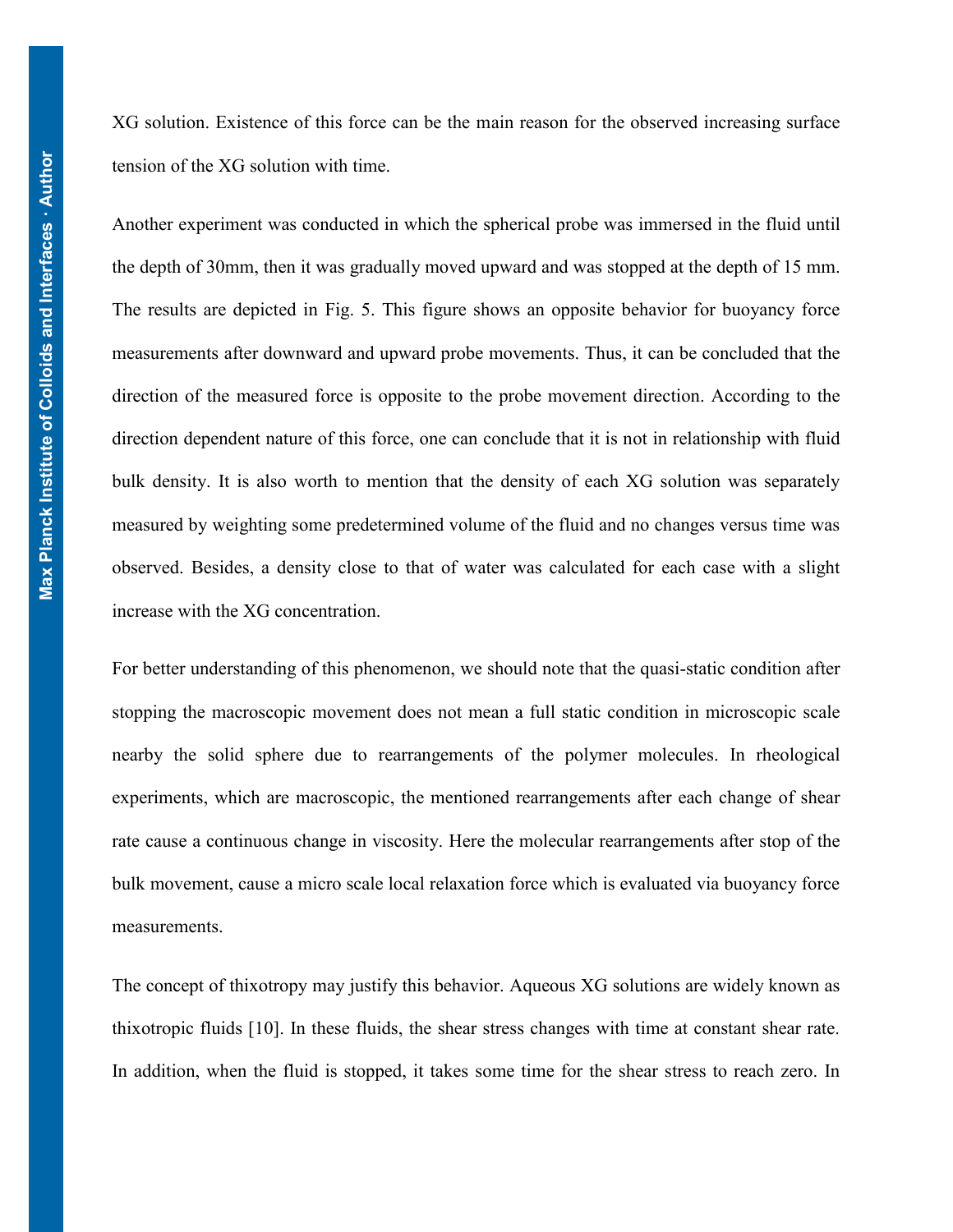

<span id="page-9-0"></span>**Fig. 5.** Buoyancy force of different XG solutions after downward and upwards applied shear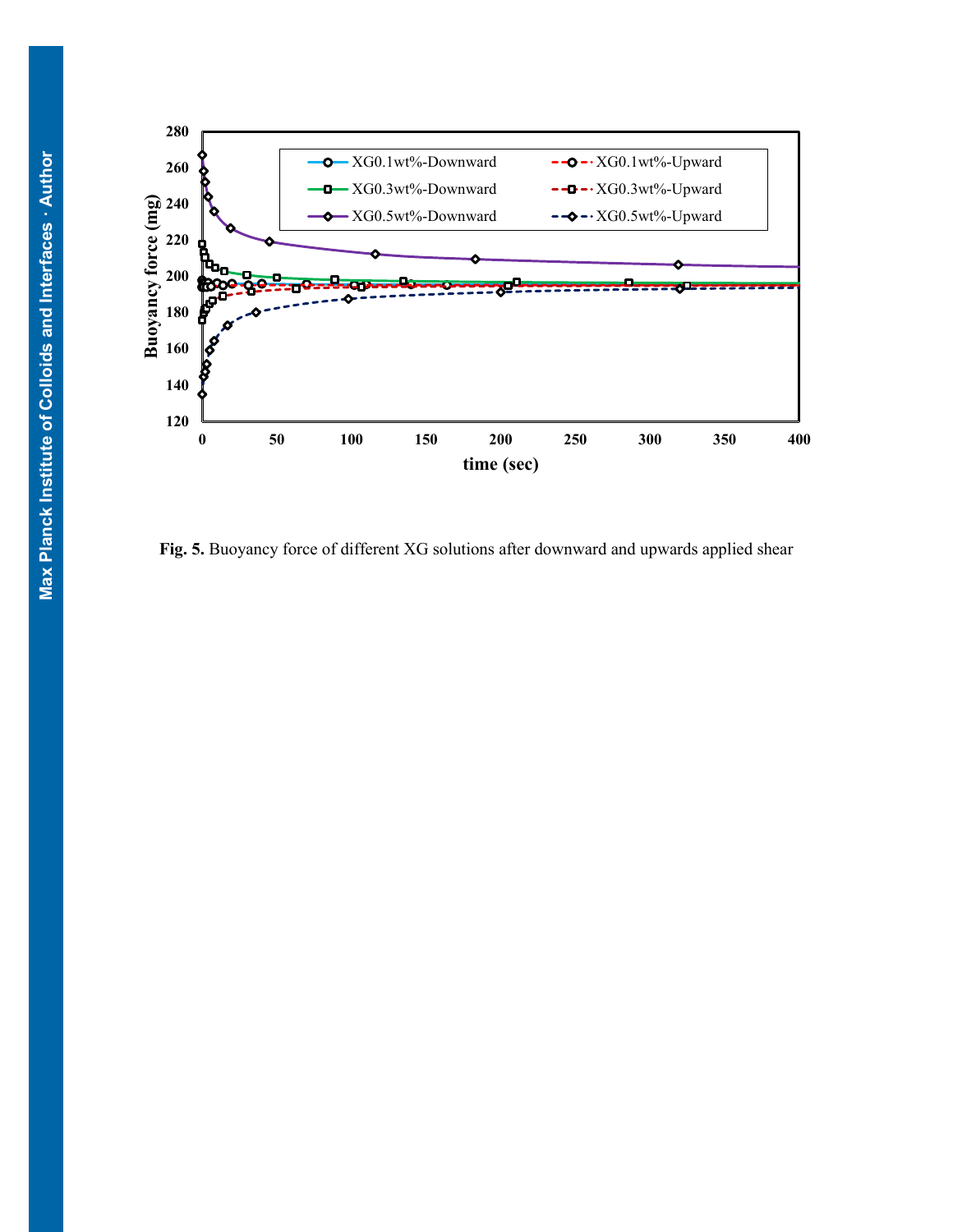rheological literature, thixotropy is defined as the continuous decrease of viscosity with time when flow is applied to a sample that has been previously at rest and the subsequent recovery of viscosity in time when flow is discontinued [9]. When the flow is discontinued, microscopic movement and rotation of molecules is still going on until they rearrange in a three-dimensional structure due to the new condition [10]. In rheological experiments, the mentioned rearrangements after each change in shear rate induce a continuous change in viscosity. However, here we have measured these molecular rearrangements using a buoyancy force measurement device. Fig. 6 schematically depicts this re-structuring behavior. Since XG molecules bear negative charge, they tend to repel each other at rest and get optimum distance from each other. However, when a flow/shear is applied to the system, XG molecules are forced to get directed according to the flow/shear applied. When the applied flow/shear is discontinued, the negative charges dominate again and force gradually the XG molecules to rearrange to the rest condition that can cause a microscale relaxation force in opposite direction of the movements.

By connecting the concept of thixotropy to our problem, it could be said that the mentioned time dependent force is developed in the system because of the molecules movement and rotation after the flow/shear is stopped. This force has two specifications; first it decreases with time until it reaches zero and second, the direction of this force is related to the direction of the probe movement. This causes two almost symmetrical behaviors for buoyancy force changes in the case of upward and downward probe movement, as it is depicted in [Fig. 5](#page-9-0). In addition, similar to the thixotropy concept which is shear dependent, the mentioned force is affected by the velocity of the spherical probe movement as shown in Fig. 7.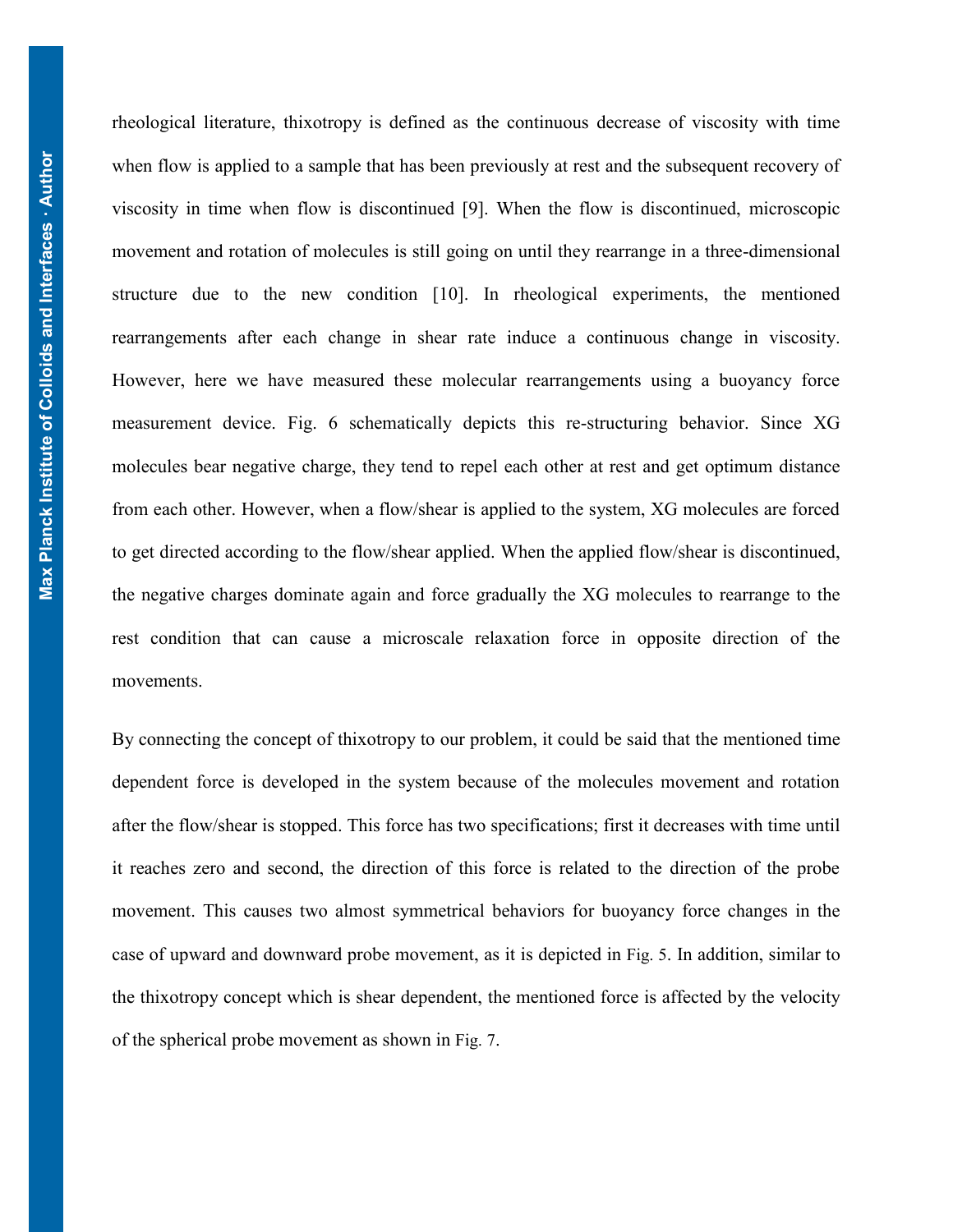

**Fig. 6.** Changes of a molecular structure by applying and removing shear



**Fig. 7.** Buoyancy force changes vs. time for different probe movement speeds for 0.3wt% XG solution.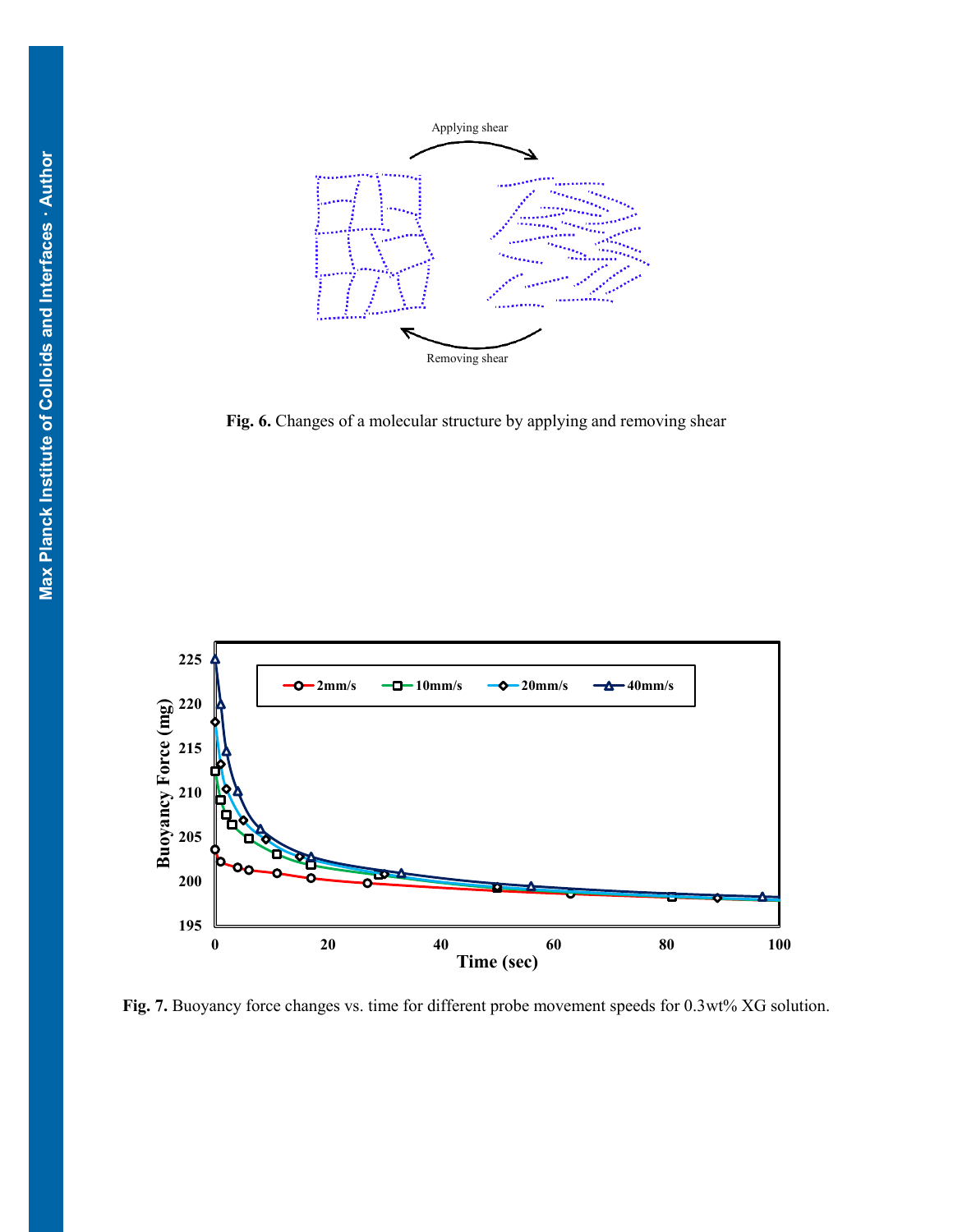Now, we should consider that a time dependent force is present during the surface tension measurements with the PAT method. The existence of this force unbalances the balance between gravity and surface forces for a period of time until the molecules are re-structured according to the shear applied during drop formation. The force applied due to the fluid thixotropic behavior must be added to the Gauss Laplace Equation to improve surface tension predictions [11, 12].

# **3.2 XG interaction with SDS surfactant**

Let us now discuss the interaction between XG and SDS molecules. The dynamic surface tension behavior of mixed aqueous XG-SDS solutions was studied using PAT. As an example, the results of experiments for the case of 0.25cmc SDS and different XG concentrations are depicted in [Fig. 8.](#page-13-0) The increasing surface tension behavior of XG solutions (as discussed in the previous section due to thixotropic effects) has affected the dynamic surface tension behavior of mixed solutions. There is a competition between SDS adsorption and XG thixotropy behaviors. According to [Fig. 8,](#page-13-0) at lower concentrations of XG, the dynamic behavior is decreasing. This is due to the fact that SDS molecules diffuse from the bulk, adsorb at the surface and reduce the surface tension. But at higher concentrations of XG at which the thixotropy effect becomes stronger, the dynamic surface tension shows an increasing behavior with a shallow maximum until the respective plateau value is reached.

The equilibrium surface tension data measured for mixed XG-SDS solutions with different concentrations are given in Fig. 9. This figure shows a strong interaction between XG and SDS molecules. The equilibrium surface tension of XG aqueous solution, in absence of SDS, slightly decreases with XG concentration but the changes are less than 2 mN/m. However, in presence of SDS, this decrease is much larger. For example, for cases of 0.25cmc and 0.5cmc SDS concentrations, the variation of XG concentration from 0 to 0.5 wt% has caused about 13 mN/m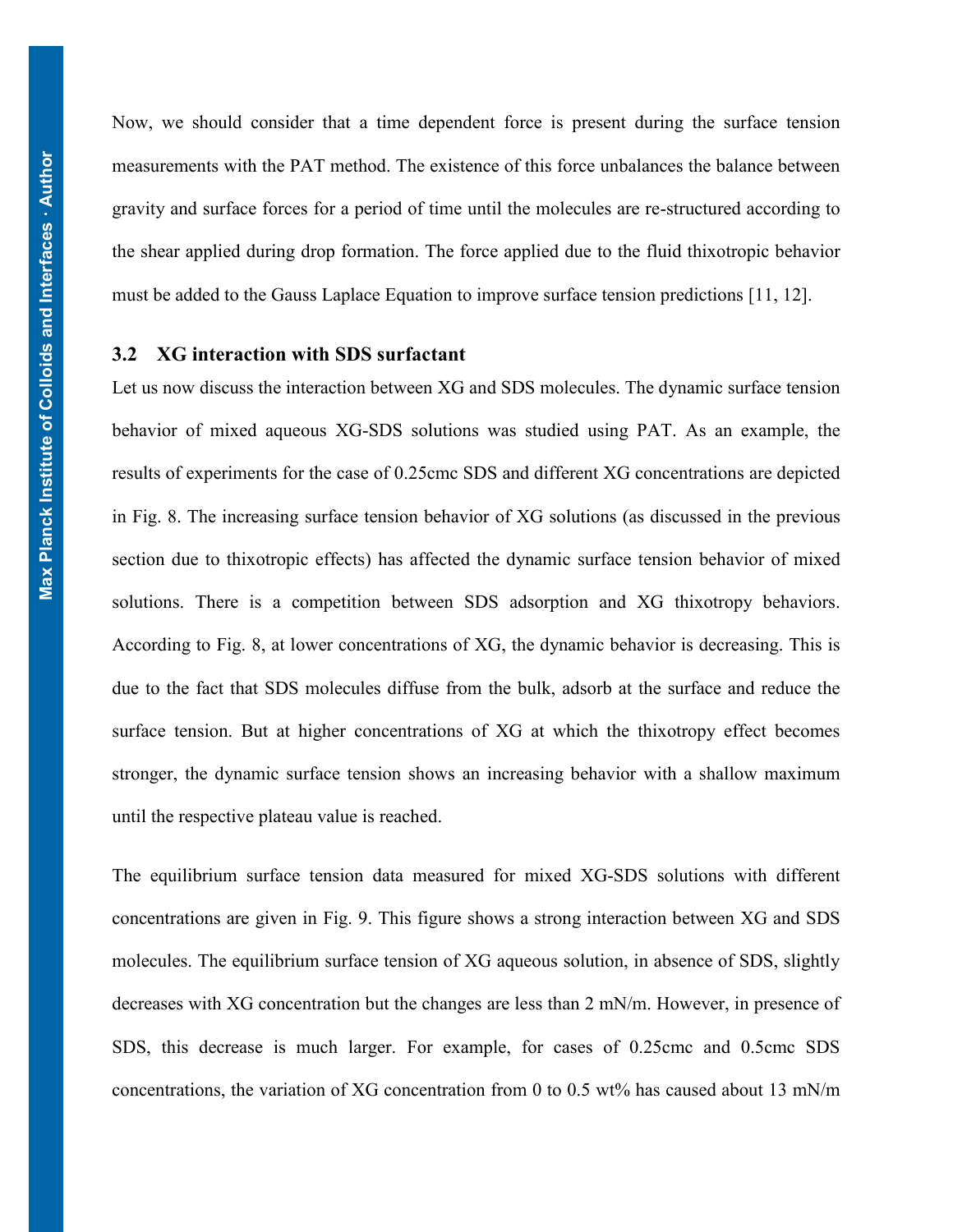

<span id="page-13-0"></span>**Fig. 8.** Dynamic surface tension of 0.25cmc SDS solution with different XG concentrations



**Fig. 9.** Equilibrium surface tension of mixed SDS / XG solutions for different concentrations of SDS and XG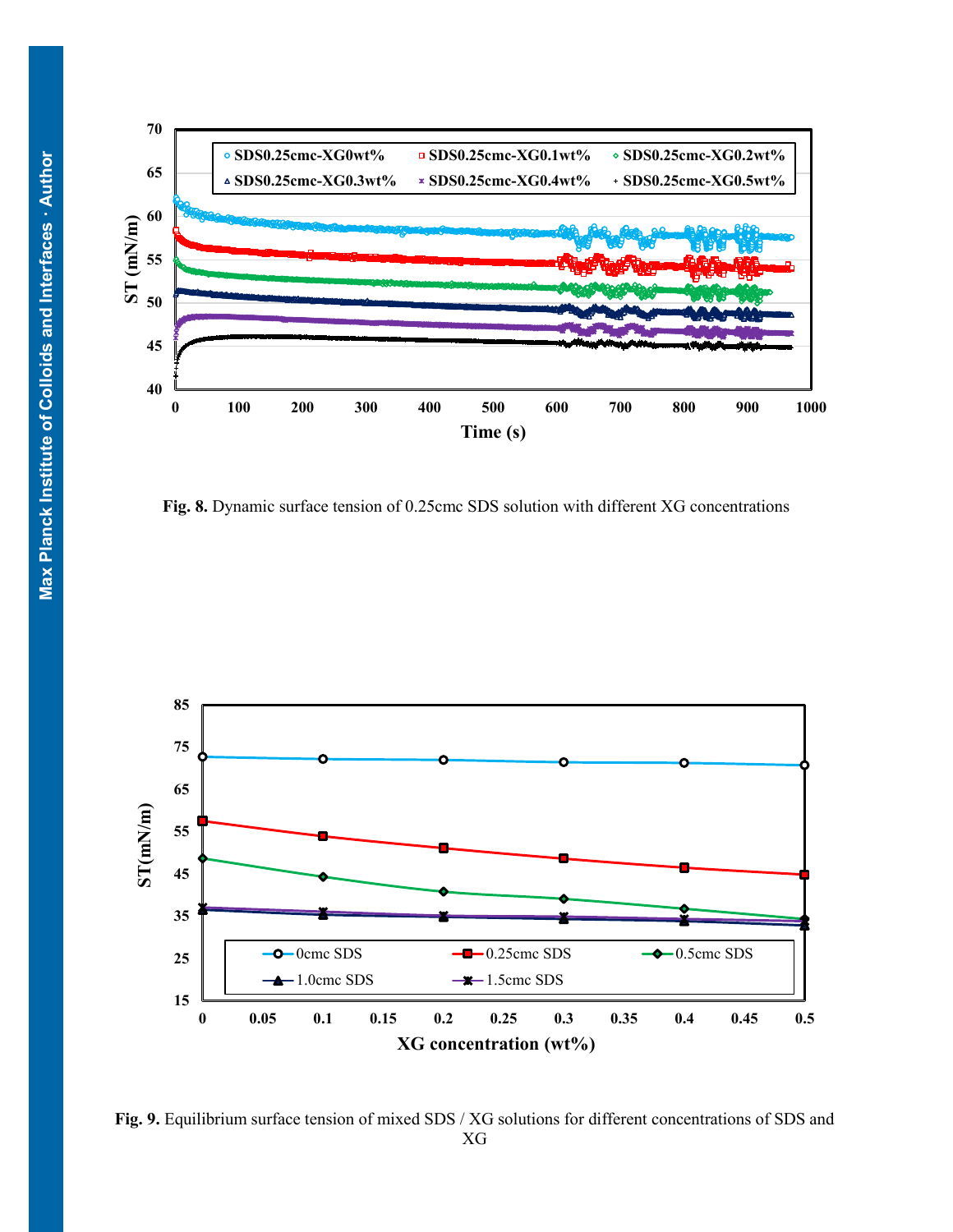and 15 mN/m reduction in the surface tension, respectively. This may be justified by the anionic nature of XG molecules which repel SDS molecules from the bulk toward the surface. Moreover, for the case of 0.5cmc SDS concentration, the equilibrium surface tension reduces by increasing XG concentration to a value of 34.37 mN/m which is close to the measured surface tension at CMC. This implies that we can reach to lower values of surface tension without enhancing the surfactant concentration, i.e. by adding some XG to the solution. This is very important in polymer-surfactant flooding processes in which we need to increase the viscosity and decrease surface tension at the same time [\[13\]](#page-21-6).

#### **3.3 Interaction between XG and Triton X100**

Similar experiments as with mixed XG and SDS solutions were repeated using mixed solutions of XG and Triton X100 to investigate the possible interactions between XG and a nonionic surfactant. As an example, Fig. 10 depicts the dynamic surface tension measurements of XGtriton X100 aqueous solutions for the case of 0.25cmc triton x100 concentration.

According to this figure, the dynamic surface tension of XG-Triton X100 is always decreasing. This is because the concentration of Triton X100 is of the order of  $10^{-4}$  mM. At this range of concentration, it takes hundreds of seconds for Triton X100 molecules to reach the surface and reduce the surface tension. Because of this long-term dynamic behavior, the influence of the XG thixotropic behavior cannot be observed for the equilibrium surface tension of Triton X100 solutions. This is why the results of equilibrium surface tension for the pair of XG-Triton X100 in aqueous solution show no significant synergy between XG and Triton X100 molecules. In another word, the surface tension values are strongly dependent on the Triton concentration while showing a weak dependency on the XG concentration. However for oscillating drop protocol, due to dynamic conditions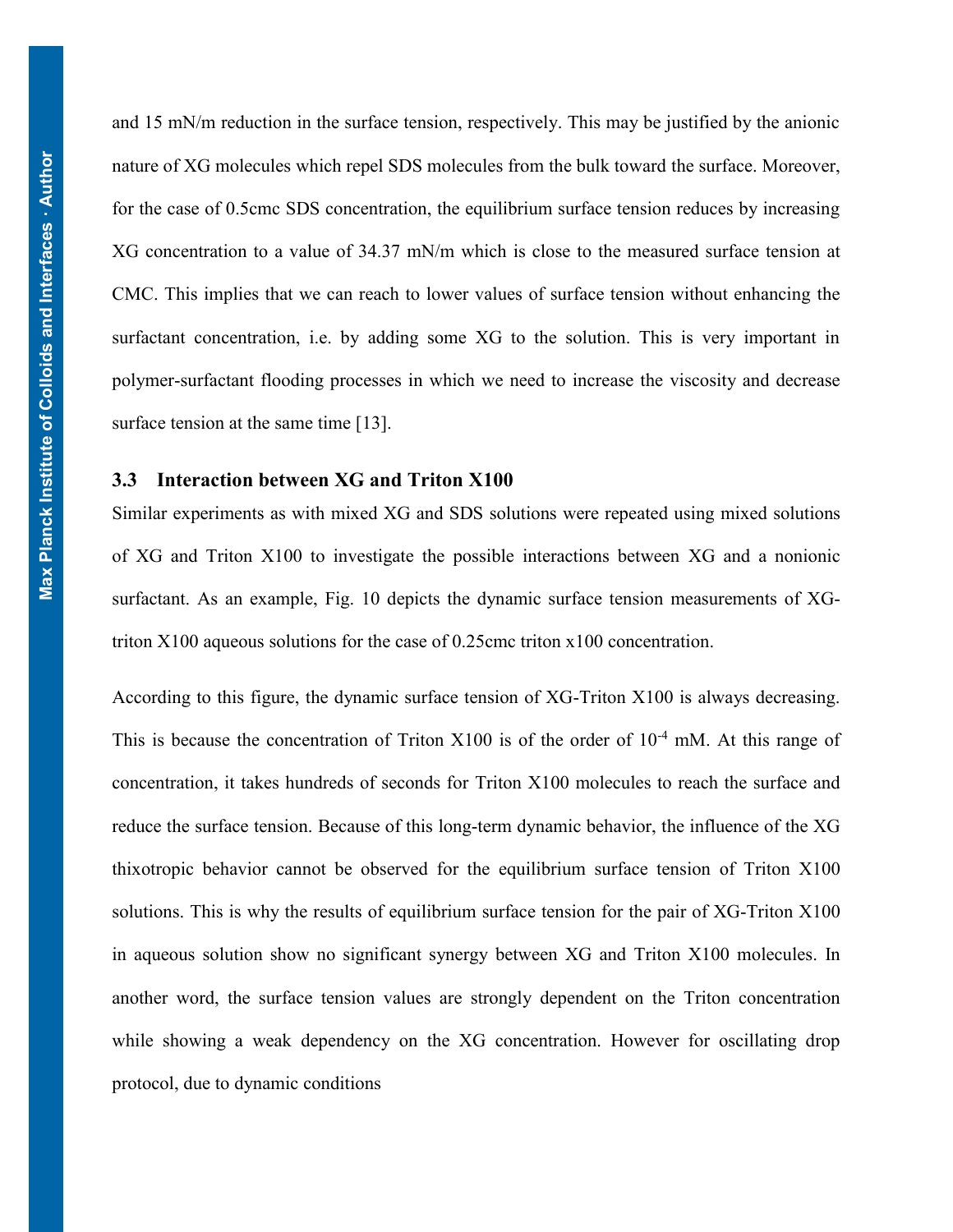

**Fig. 10.** Dynamic surface tension of 0.25cmc triton X100 solution with different XG concentrations



A) XG-SDS B) XG-Triton X100

**Fig. 11.** Combined surface and thixotropic elasticity values for different concentrations

of A) XG-SDS and B) XG-Triton X100 aqueous solutions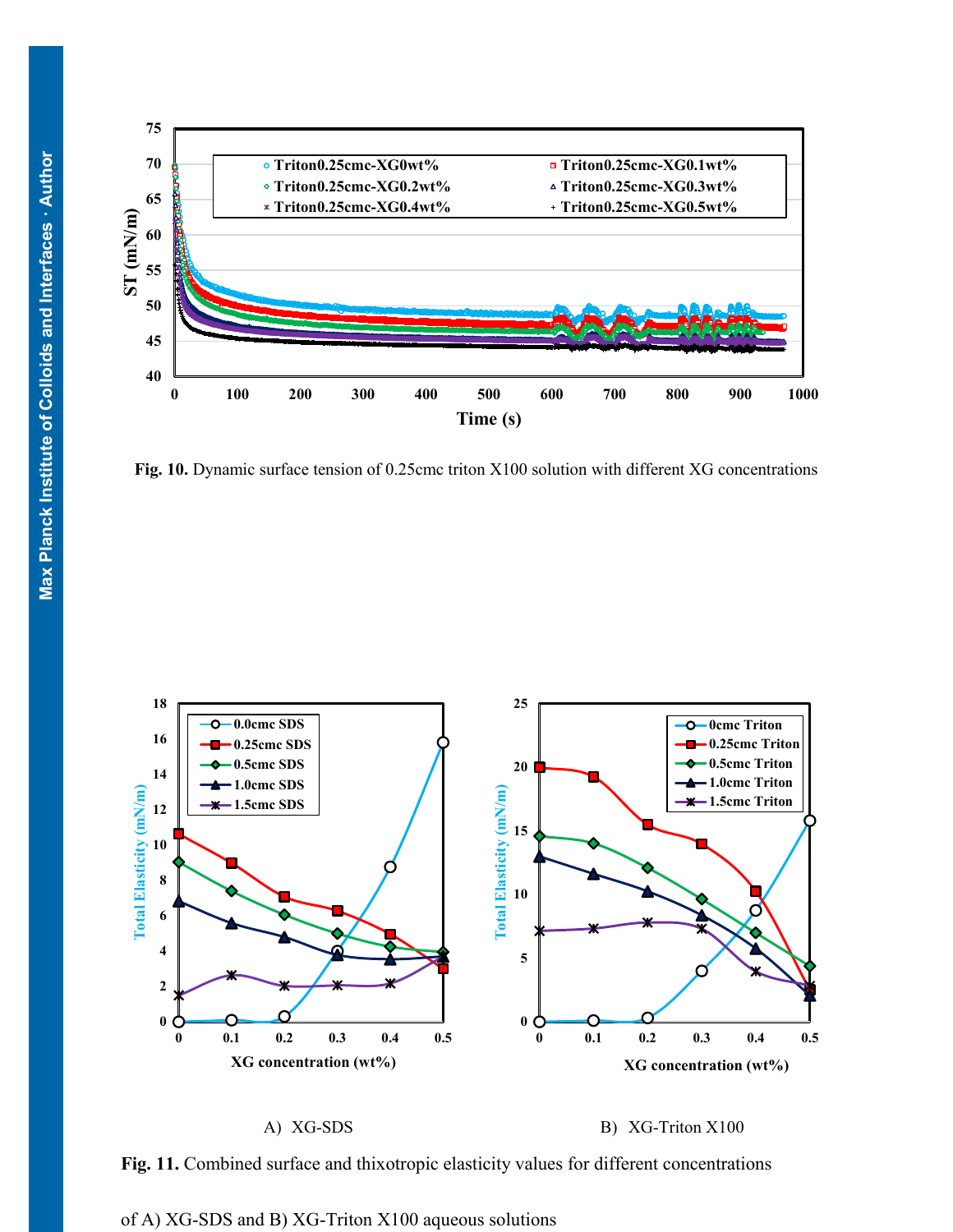#### **3.4 Elasticity calculations**

The results of elasticity measurements are depicted in Fig. 11. According to these figures, for the case of pure XG solutions, the elasticity increases with increasing XG concentration. According to the mentioned results in this work, as we do not expect a real adsorbed layer of XG at the drop surface, and no surface tension changes were observed for quasi-static and equilibrium conditions, this apparent elasticity is due to the fluid thixotropic behavior that influences the drop profile. Then for an efficient discussion on the two mentioned simultaneous effects influencing the drop profile with different mechanisms, measured here via drop oscillations, the termini of interfacial and thixotropic elasticities are used here.

[Fig. 12-](#page-17-0)A shows the elasticity behavior for 0.5 wt% XG aqueous solution in which the surface tension changes are in the opposite direction of the drop area changes while in [Fig. 12-](#page-17-0)B, which shows the surface tension data of Triton X100 0.25 CMC aqueous solution, the surface tension changes are in the same direction as drop area changes. [Fig. 12-](#page-17-0)B shows the adsorption layer elasticity behavior. In this behavior, by diminishing the surface area, since the extra surfactants cannot leave the surface promptly, the amount of surfactants per unit area increases and the surface tension is reduced. The opposite occurs when surface area is enlarged. However, [Fig. 12-](#page-17-0) A shows an apparent surface elasticity which is at the opposite direction of area changes and, as discussed in section 3.1, is due to the thixotropic behavior of XG. In other words, the thixotropic and adsorb layer elasticities show respectively negative and positive viscous modules. This is because the phase angle of these two behaviors differs and combining them provides a system at which two opposite elasticity behaviors act against each other and can be compensated. This behavior can be observed in [Fig. 12-](#page-17-0)C.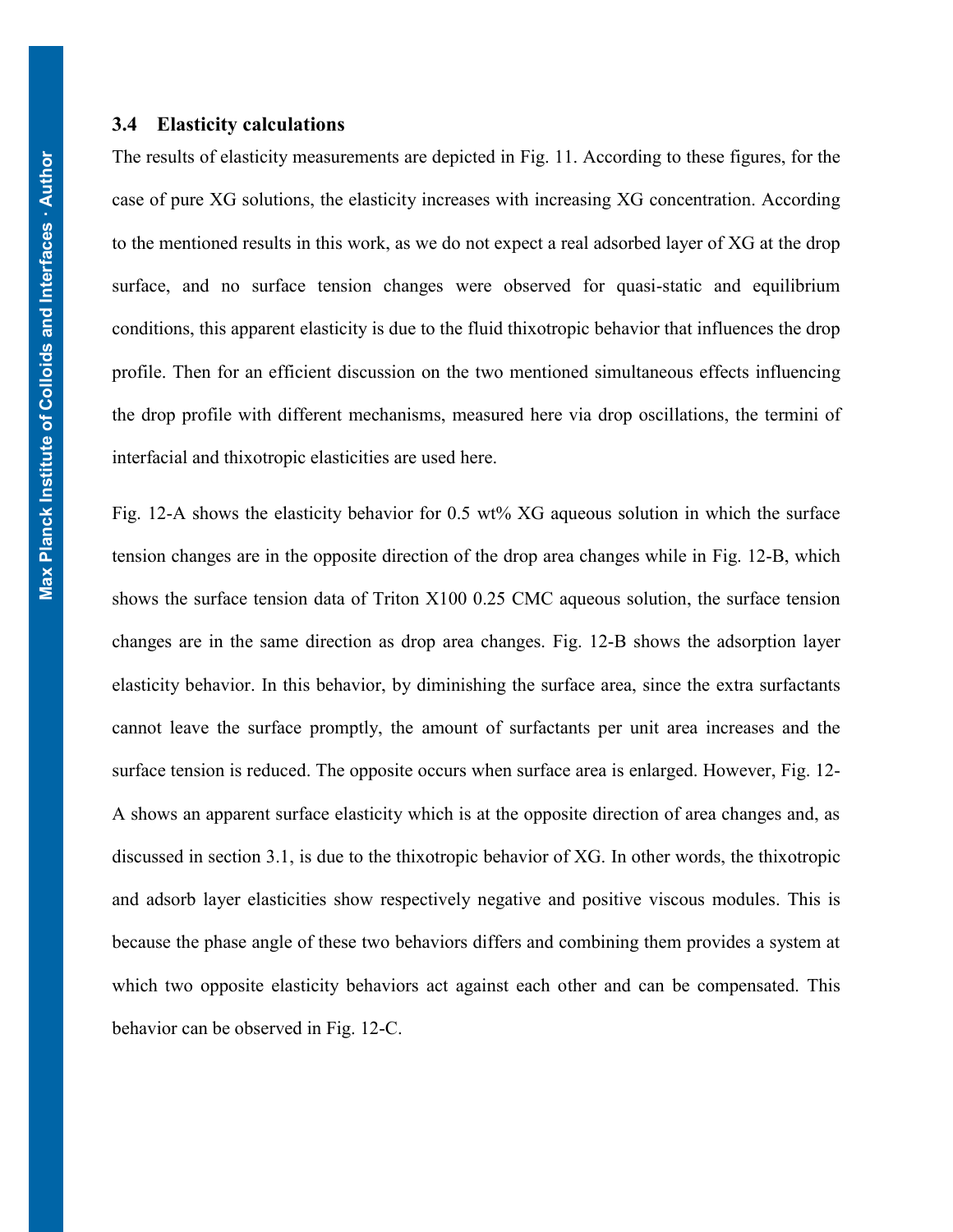



**time (sec)**

**ST Area**

**670 720**

<br> $620$ 

<span id="page-17-0"></span>**Fig. 12.** Surface tension and drop area changes vs. time for cases of pure A) thixotropic elasticity, B) adsorption layer elasticity and C) combined thixotropic and adsorption layer elasticity behaviors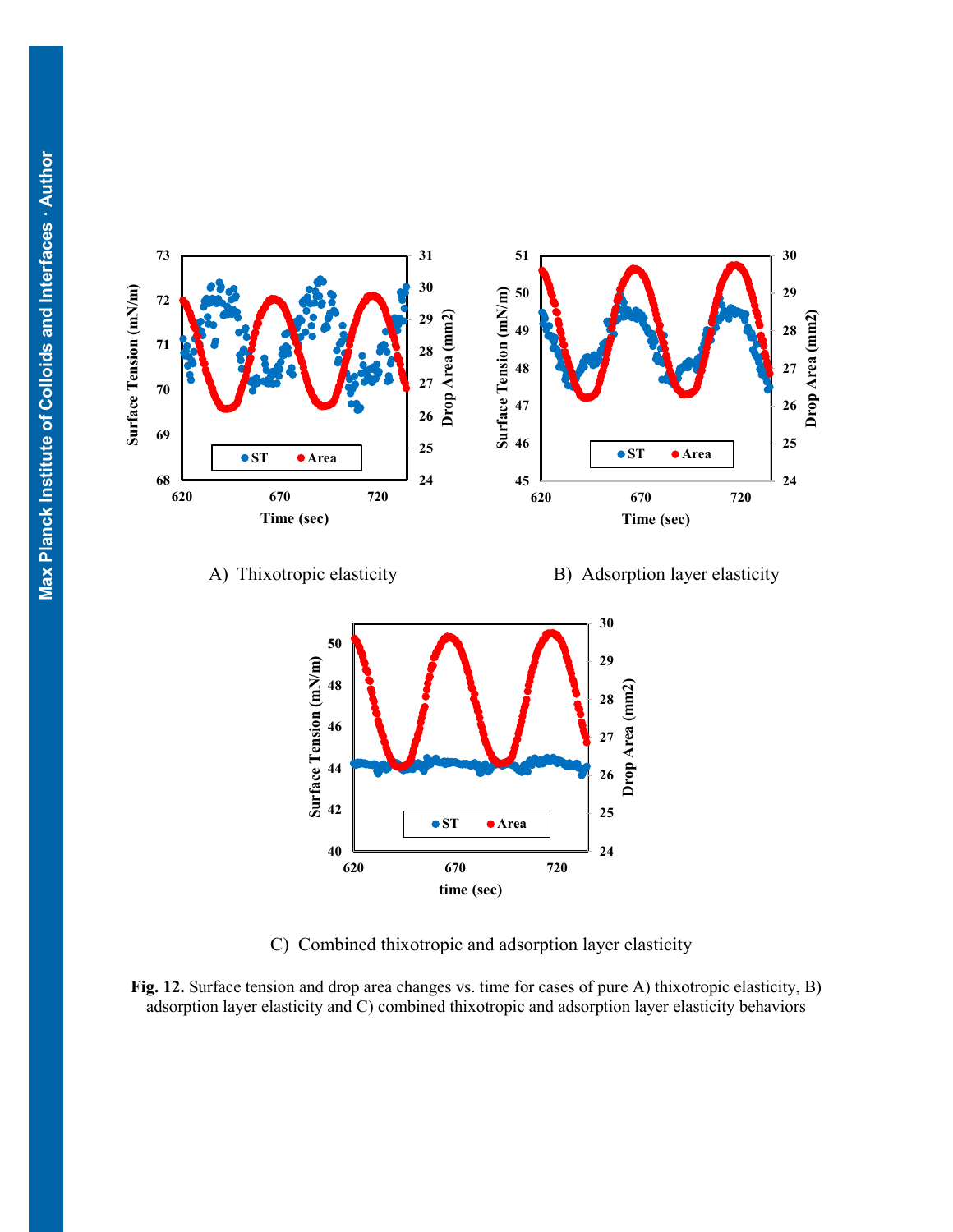Therefore, when both XG and either surfactants of SDS and Triton X100 are present in the solution, since the thixotropy induced elasticity is at the opposite direction of adsorption layer elasticity, by increasing XG concentration, the thixotropy induced elasticity increases and compensates the adsorption layer elasticity. In addition, for the case of SDS, by increasing XG concentration, more repulsive force is exerted to the SDS molecules by XG molecules pushing them toward the surface. This enhances the SDS concentration at the surface and in the subsurface region. At this condition, the low frequency surface elasticities will be decreased because the changes in area are compensated easily by the available surfactant molecules.

However, for the case of 1.5cmc SDS concentration, an almost constant surface elasticity versus XG concentration is observed. In this case, the SDS concentration at the surface has reached a maximum value which keeps surface elasticity at a low level. It also should be mentioned that the thixotropic behavior of XG solutions is weakened by surfactant concentration which influences the surface elasticity values (Fig. 13).

# **Conclusions**

Dynamic surface tension and interfacial elasticity of aqueous XG solutions show abnormal results (increasing surface tension with time) which are explained by the thixotropic properties of the polymer solution. XG/surfactants mixed solutions are also studied and the following conclusions can be drawn:

 A new method based on accurate buoyancy force measurements of a falling/rising solid sphere in a polymer solution is introduced.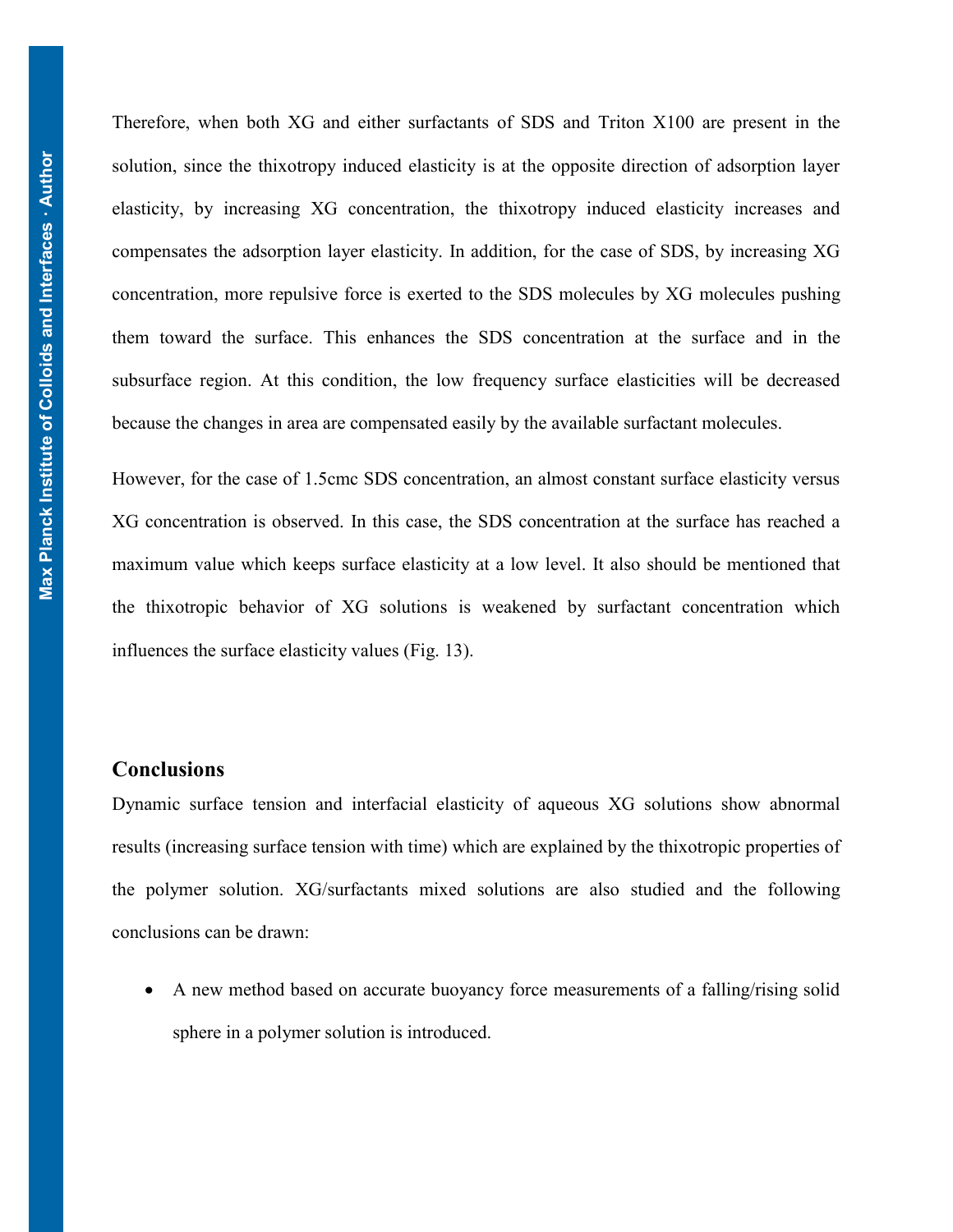

**Fig. 13.** Buoyancy force changes vs. time for aqueous solutions of XG with and without SDS and Triton X100 surfactants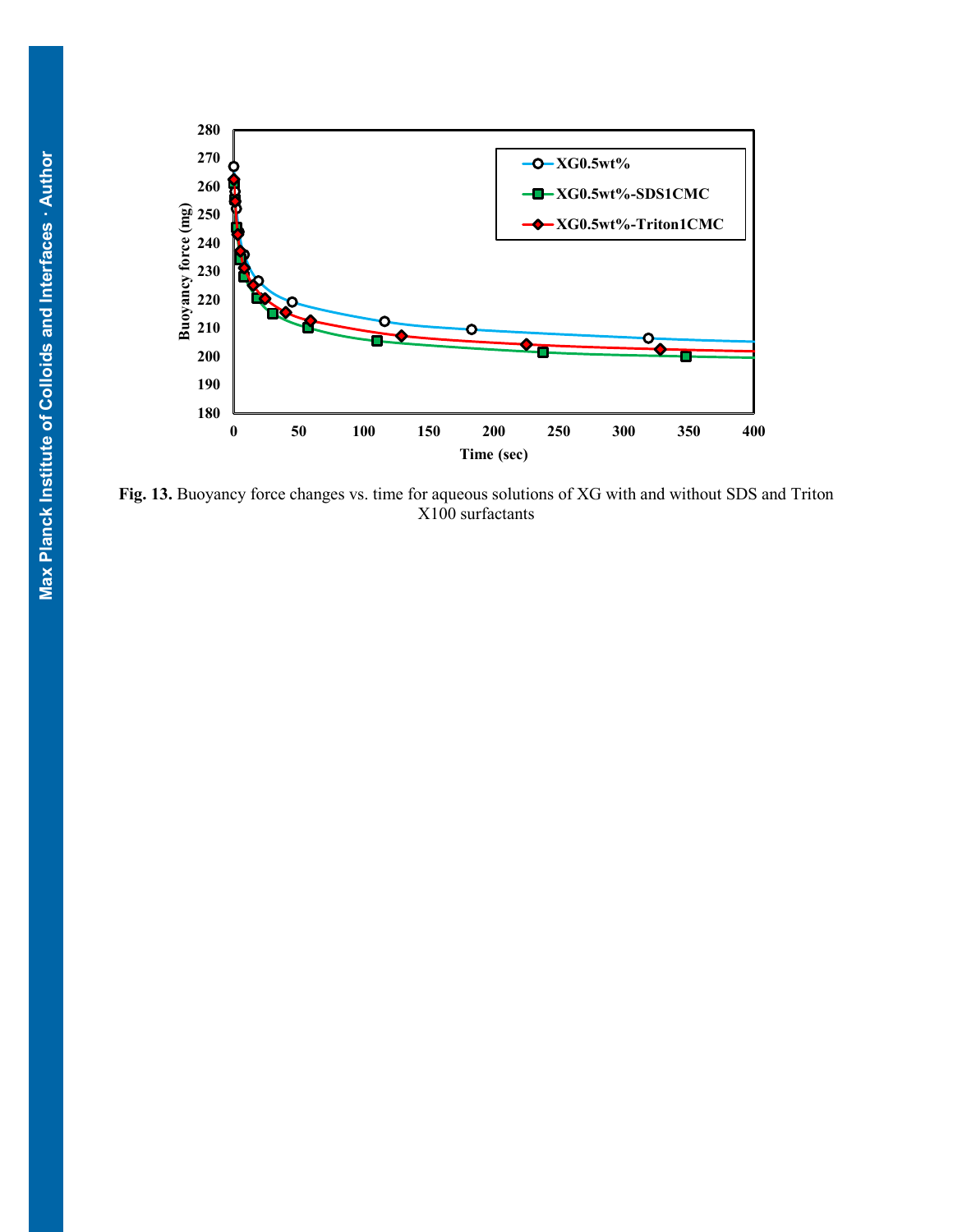- Profile analysis tensiometry used in the drop oscillation protocol can be introduced as a novel high sensitive technique for measurements of polymer solution's thixotropic properties. The thixotropic elasticity values which are against the interfacial elasticity values typically measured for surfactant solutions by the same technique can be measured also separately and discussed meaningfully.
- As the thixotropic effects are a function of polymer concentration and the forced shear rate (depends on fluid movement degree) during dynamic surface tension measurements of XG-SDS mixed solutions, the competition between XG thixotropic bulk elasticity and SDS dynamic of adsorption and elasticity can create different situations, however, all are understandable and can be interpreted well, considering results of single XG solution.
- For the case of Triton X100, since the dynamics of adsorption is slower and the surfactant is also nonionic with negligible interaction with XG, a regular dynamic behavior is observed (i.e. decreasing surface tension), however one should consider that this dynamic is also changed due to polymer thixotropic effect in the background.
- There exists a strong interaction between XG and SDS molecules which could not be observed for XG and Triton X100. This strong interaction can be related to the anionic nature of both XG and SDS molecules.